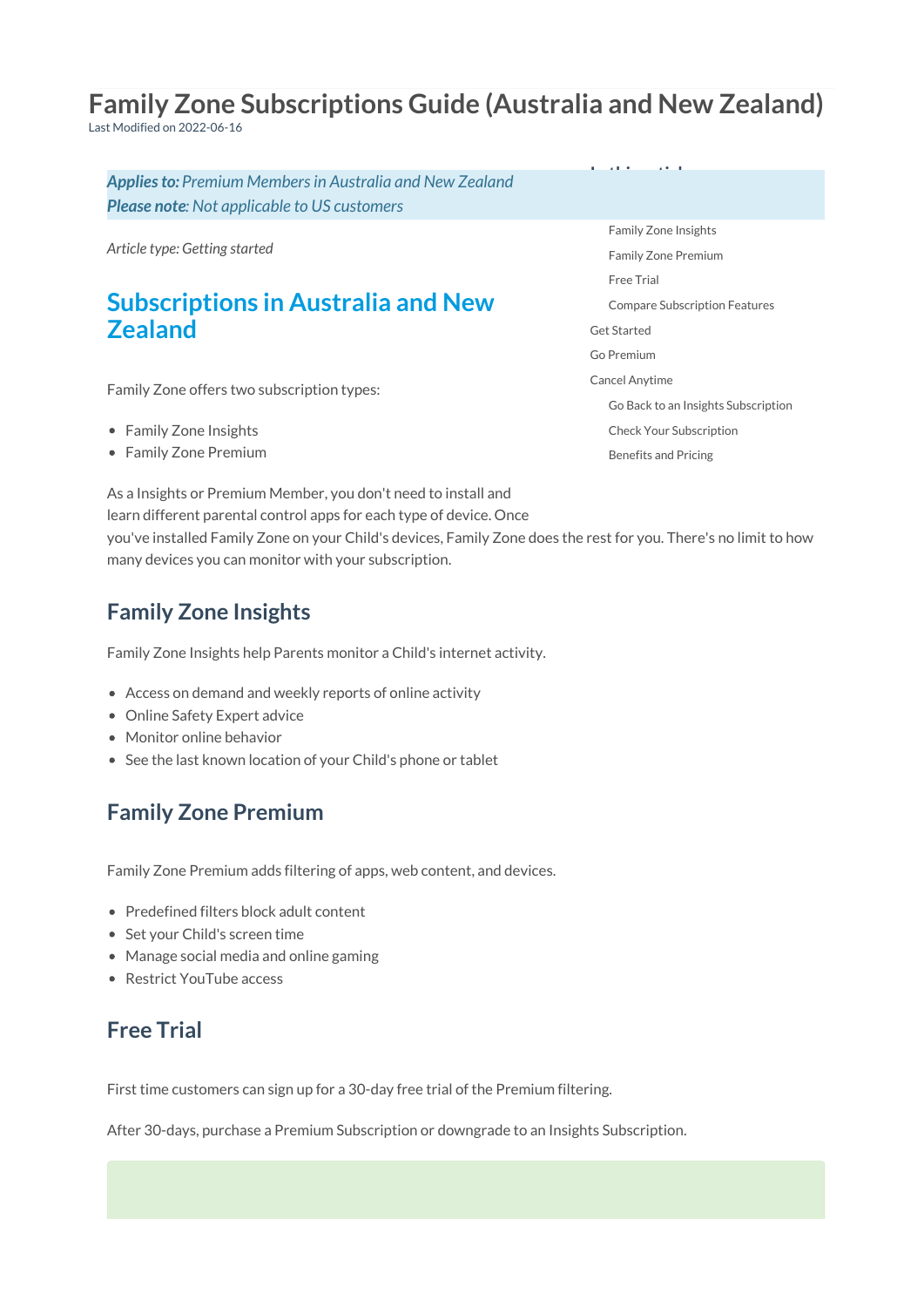#### **Compare Subscription Features**

Compare features and pricing at <https://www.familyzone.com/anz/families/plans>

## **Get Started**

A Parent's first step is to install the Connect App on your Android or iOS device and sign up. Enter your Child's name and age at the end of the installation.

The second step is to install the Connect App on your Child's devices. Select your Child's name during the install. Family Zone starts working as soon as the install is done.

• See how to install Family Zone Connect on Android, iOS, Windows, macOS or [Chromebooks](http://docs.familyzone.com/help/setup) in Getting Started

### **Go Premium**

Upgrade to a Premium Subscription at any time in Google Play or the App Store to get the added benefits of filtering.

- Buy a Premium [Subscription](http://docs.familyzone.com/help/google-play-subscriptions) in Google Play
- Buy a Premium [Subscription](http://docs.familyzone.com/help/app-store-subscriptions) in the App Store

# **Cancel Anytime**

#### **Go Back to an Insights Subscription**

Yes. Cancel your Premium Subscription anytime and automatically downgrade to the Insights Subscription.

- Cancel a Google Play [Subscription](http://docs.familyzone.com/help/google-play-subscriptions)
- Cancel an App Store [Subscription](http://docs.familyzone.com/help/app-store-subscriptions)

Premium Subscribers in Australia and New Zealand who purchased their subscription on the website before 2021, see:

- From your Android or iOS device, go to**Settings > Manage subscription**
- Then complete the steps in [Cancel](http://docs.familyzone.com/help/how-to-cancel-your-subscription) from the Web Portal

#### **Check Your Subscription**